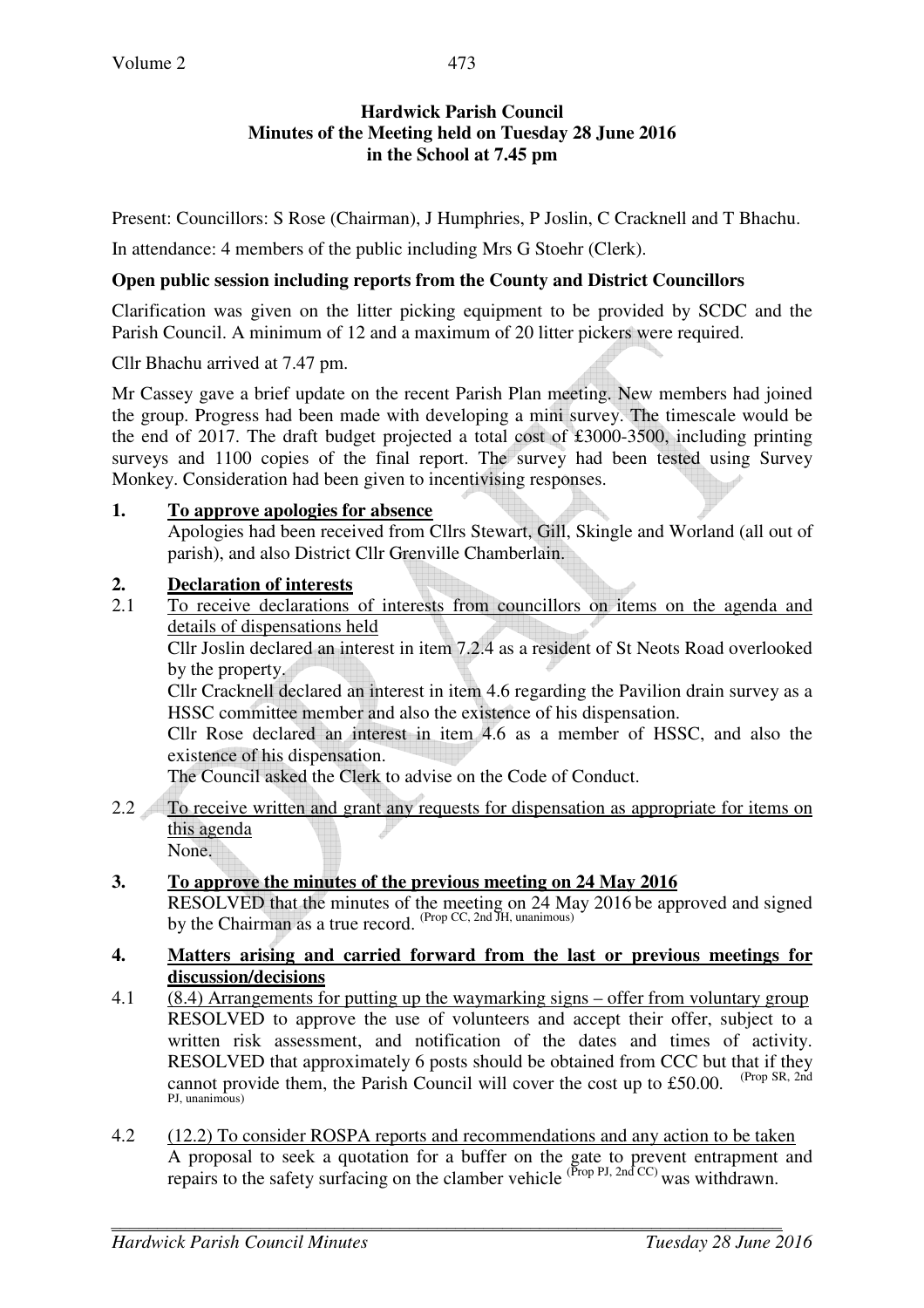RESOLVED to put the following work in hand: (Prop JH, 2nd CC, unanimous) Egremont Road Gate - To supply and fit 1 no. timer edge and 1 no. buffer to eliminate entrapment Climber Vehicle - To cut out 6 l/m of shrinkage around the wet pour perimeter edge plus 2 no. holes in wet pour and replay with new black rubber Hardwick Skate Park

To remove 1no existing footplate edge, clean out and replace with 1no new footplate edge (requires welding)

To weld 1 no. seam on flat bank to secure

Worcester Avenue

1 bay 2 seat swing - To cut out 2 l/m of shrinkage around wet pour perimeter edging, plus 2 no. small holes in surfacing and relay with new black wet pour

Climber - To clean item to remove algae

Grenadier Walk

Bench - To replace 1 no. damaged backrest with a new timber backrest

See saw surfacing - To remove all moss and algae from safety surface

Fencing - To replace 5 no. damaged fencing slats with new

St Mary's Play area

To rub down and clean item to remove algae and treat with a preservative

St Mary's Church play area – remove algae from the seat and treat with preservative. Grounds by Rounds are to be asked to remove nettles around the sign.

RESOLVED no action at this time on the swings as they had been inspected within the last 12 months.

RESOLVED to ask Grounds by Rounds to attend to the grass which is too long and remove a large bush which has grown from seed.

4.3 (12.4.1) Internal Auditor's report

 RESOLVED to accept the Chairman's assurance that he did not act without the Council's prior knowledge or consent. (Prop CC, 2nd PJ, unanimous)

RESOLVED that the Internal Auditor should provide more detailed information next year should any issues arise.

4.4 (12.8.1) Standing Orders, Financial Regulations, Risk Assessment and other policies review

 RESOLVED, as a matter of best practice, to adopt the new financial regulations, subject to maintaining the authority levels that currently exist, including that the RFO is not a cheque signatory and that no petty cash is held.

RESOLVED to ask CAPALC to provide, in future, more information when it suggests new or revised policies.

 RESOLVED to adopt the "How to complain to your Parish Council" policy and to publish this on the website.

- 4.5 (12.8.2) Assets, Insurance Policy and fidelity guarantee review RESOLVED to defer this to the next meeting when a breakdown of the assets insured would be available.
- 4.6 (8.2) Pavilion drain survey to consider Dyno-Rod's response RESOLVED having considered Dyno-Rod's report to contract Dyno-Rod to de-scale six monthly at a cost of £200.00 and review the position after six months.
- 4.7 (3.1) Litter picking review RESOLVED to vary the order of business to take this item at the end of the meeting as the meeting would be closed, given that it involved the appraisal of an employee.
- 4.8 Notice boards refurbishment to consider quotes received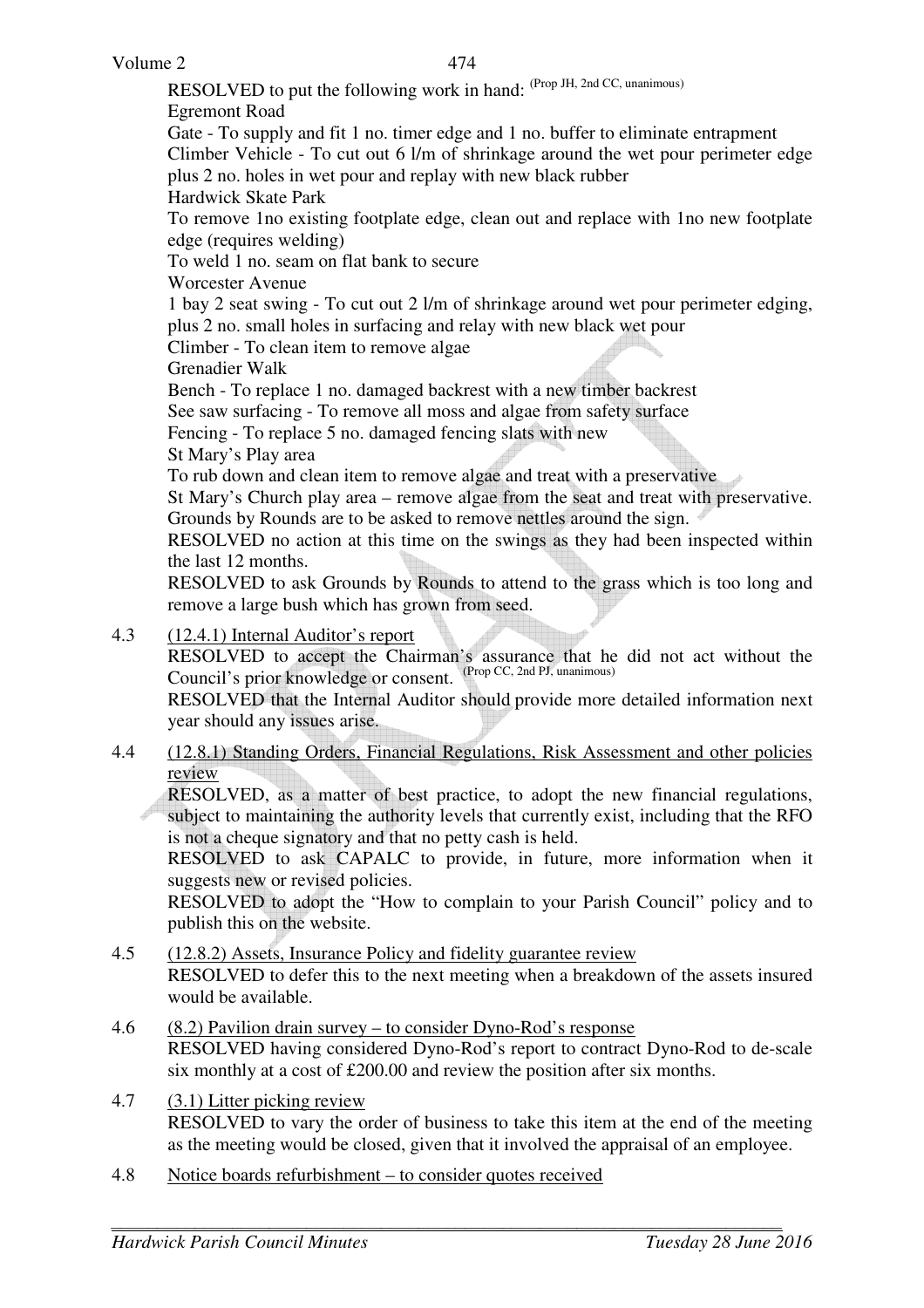RESOLVED to accept the quotation from CGM for the sum of £325.45. (Prop CC, 2nd PJ, unanimous)

RESOLVED having considered the problems with obtaining small works quotations that The Chairman is to speak to a resident to see if he is interested in assisting the Partsh Council with "handyman" tasks.

## 4.9 Street light SC12

 RESOLVED to appoint the Chairman to take this matter up with the CEOs of CCC and SCDC. This is to be an agenda item for the next meeting. (Prop JH, 2nd PJ, carried with 6 in favour and 1 abstention)

# **5.** Correspondence/communications received<br>5.1 Resident – trees at the Recreation Ground

## 5.1 Resident – trees at the Recreation Ground

RESOLVED to appoint the Chairman to speak with Chris Fuller regarding the management of the Recreation Ground boundary vegetation and to defer this to the **DELITE OF AN INCLITE CONTROL**<br>next meeting. (Prop SR, 2nd PJ, unanimous)

RESOLVED to authorise Cllrs Humphries and Gill to carry out minor works to cut back the Parish Council's vegetation and trees This matter will be considered further at the next meeting with the grass cutting specification. (Prop SR, 2nd PJ, unanimous)

- 5.2 Resident suggestion that the verges are sown by SCDC with a wild flower mix RESOLVED to defer this to the next meeting when the grass cutting specification is considered.
- 5.3 Peter Oakes request for permission to submit a tree works application for works to Parish Council trees RESOLVED that the Parish Council has no objection in principle subject to Cllrs Gill and Humphries looking at the tree and the tree survey. (Prop SR, 2nd PJ, unanimous)
- 5.4 Local Government Boundary Commission Electoral review of South Cambridgeshire RESOLVED to note this and Cllr Chamberlain's report including the South Cambridgeshire Electoral Review and the question of devolution for Cambridgeshire and Peterborough.
- 5.5 Resident request that the Parish Council arranges a recycling collection as happens in Toft

RESOLVED to obtain more information from Wiser Recycling about the scheme and defer the matter to the next meeting. (Prop SR, 2nd JH, unanimous)

- **6. Planning Applications and Decision notices and tree works applications** It was noted that Cllr Gill was still not receiving planning applications.
- 6.1 Planning applications received since the last meeting
- 6.1.1 S/1438/16/FL 3 Sudeley Grove Two storey side extension replacing garage, rear single storey extension and alteration to porch RESOLVED that the Parish Council had no objections. (Prop PJ, 2nd SR, unanimous)
- 6.1.2 S/1082/16/FL 8 Pippin Walk Single storey front extension RESOLVED that the Parish Council had no objections. (Prop PJ, 2nd SR, unanimous)
- 6.2 SCDC Decision Notices Details of planning permissions granted by SCDC or refusal notices since the last meeting can be viewed on the SCDC Planning Portal at http://plan.scambs.gov.uk/.
- 6.2.1 S/0958/16/FL 5 Lark Rise Single storey double garage with workshop/tool store to rear – Permission granted. Noted.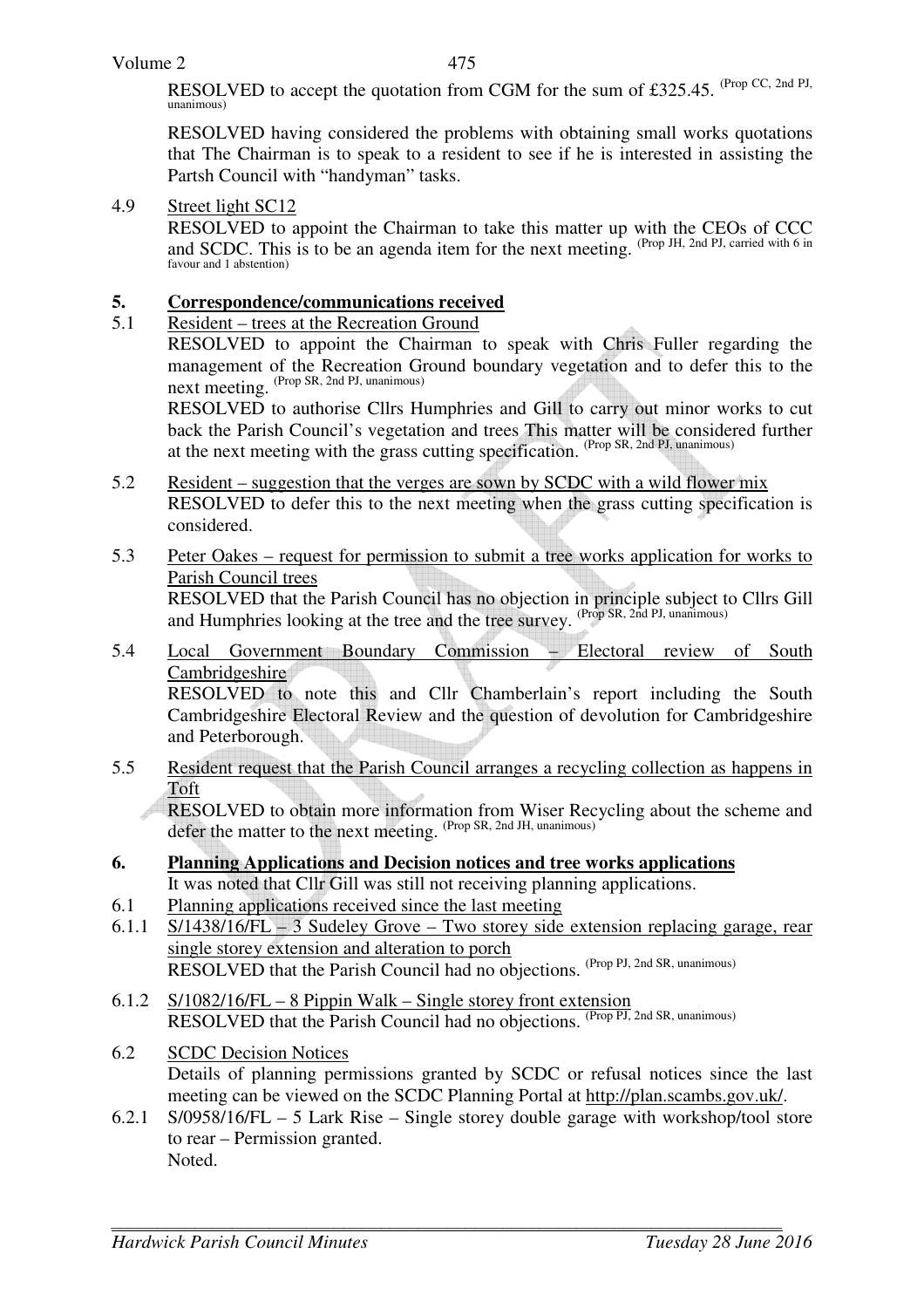Volume 2

- 6.2.2 S/0199/16/FL 15 Pippin Walk Two storey side extension and single storey extension to front and rear – Permission granted by SCDC. Noted.
- 6.2.3 S/0701/16/FL 119 Cambridge Road Demolish the existing conservatory, garage conversion, single storey rear extension. Replace the flat roof over the existing garage and kitchen area with a pitched roof with ridge height to match existing ridge line – Permission granted by SCDC. Noted.
- 6.3 Tree Works
- 6.3.1 1 Sadler's Close RESOLVED that as a Tree Preservation Order was in existence, SCDC should decide. (Prop JH, 2nd PJ, unanimous)
- 6.3.2 84-86 Main Street RESOLVED that the Parish Council had no comments.
- 6.3.3 Blue Lion RESOLVED that the Parish Council had no comments.
- **7. Members reports and items for information only**
- 7.1 Proposal that the Council considers its terms of reference when making appointments so as to comply with best practice RESOLVED when making appointments in future that the Parish Council should consider its terms of reference so as to comply with them.
- 7.2 27 St Neots Road planning issues

Cllr Joslin, having previously declared an interest in this matter, left the meeting at 10.02 pm.

RESOLVED that if residents had concerns, they should direct them to SCDC either directly or via the District Councillor. (Prop JH, 2nd SR, unanimous)

Cllr Joslin re-joined the meeting at 10.04 pm.

7.3 St Neots Road lay-bys surfaces – to consider what if any action should be taken RESOLVED that as only the laybys west of Cambridge Road had been resurfaced, residents should report this themselves to CCC. The Parish Council will also report this to CCC.

On a proposition by the Chairman it was agreed to take item 4.7 at this point.

4.7 (3.1) Litter picking review

On a proposition by the Chairman, carried unopposed, in accordance with S1 (2) of the Public Bodies (Admissions to Meetings) Act 1960, in view of the confidential nature of the business to be transacted, that is, employee review, the public were temporarily excluded from the meeting and were instructed to withdraw. The Clerk was invited to remain. No other members of the public were present.

## **8. Finance, procedure and risk assessment**

- 8.1 To consider any quotes for urgent work required because of risk RESOLVED to note that Giove Builders had been asked to return to the Pavilion and fix the roof they recently repaired as following the heavy rain it had leaked.
- 8.2 To receive play areas and skate park inspection reports Reports had been received earlier.
- 8.3 To receive the financial report and approve the payment of bills